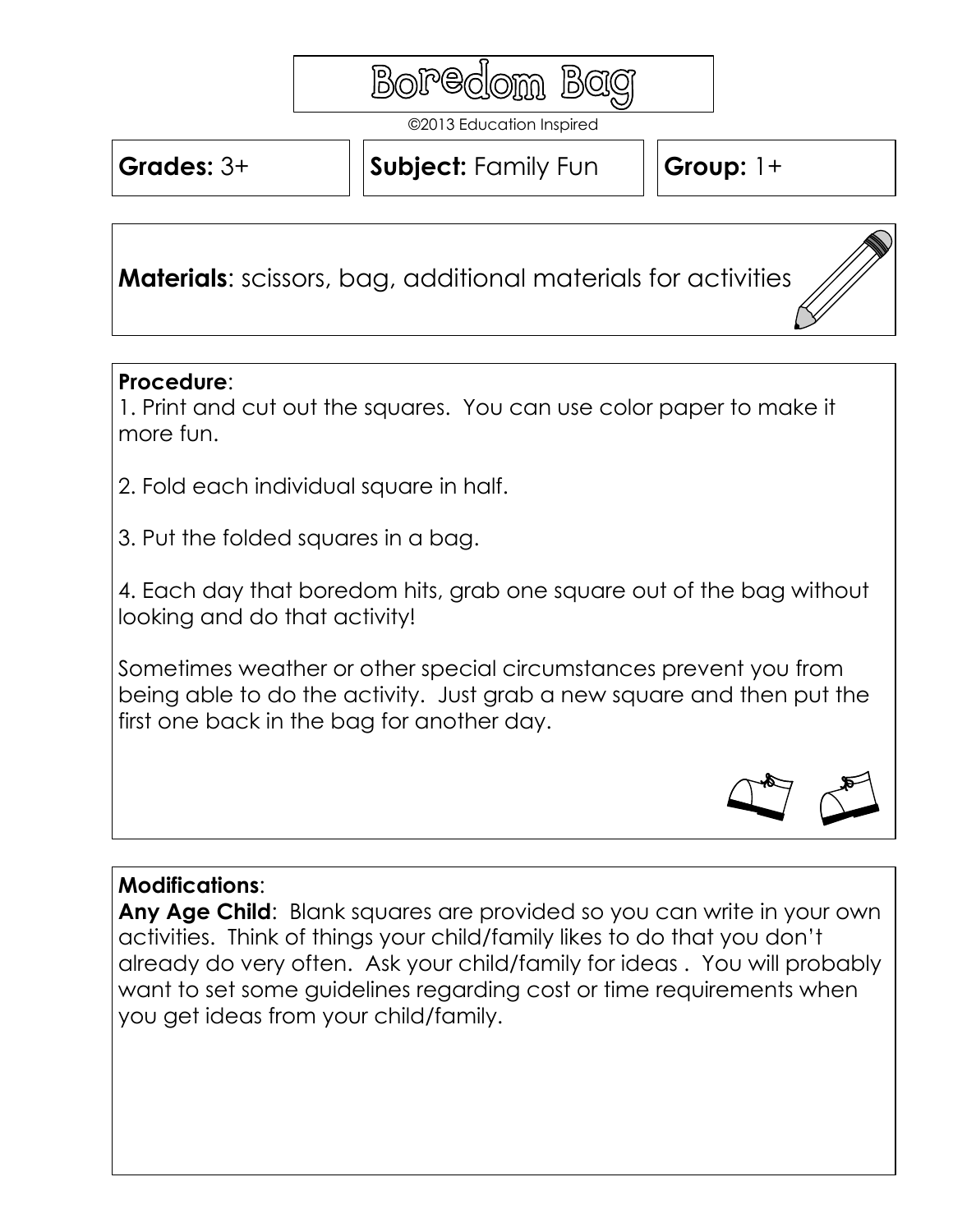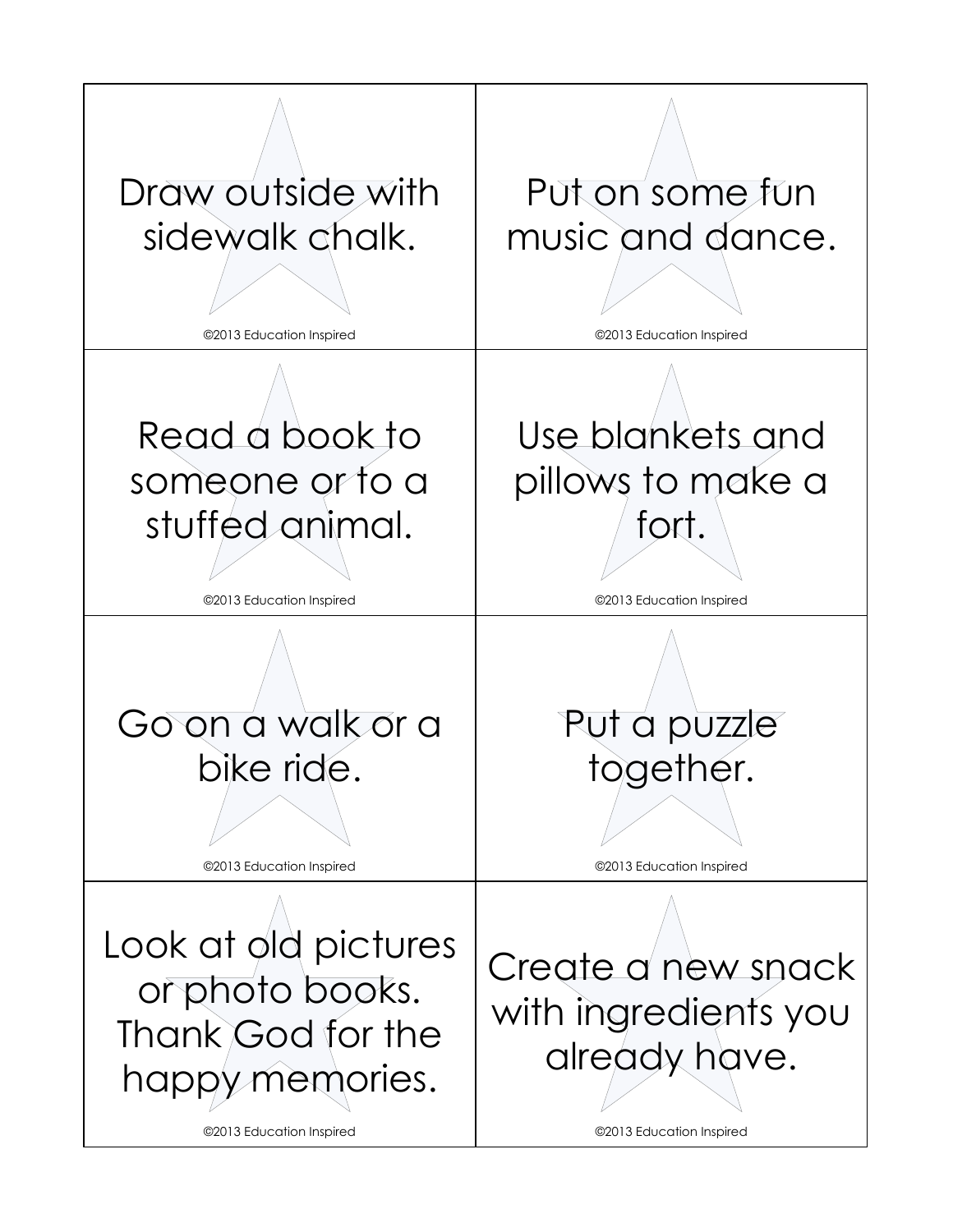![](_page_2_Picture_0.jpeg)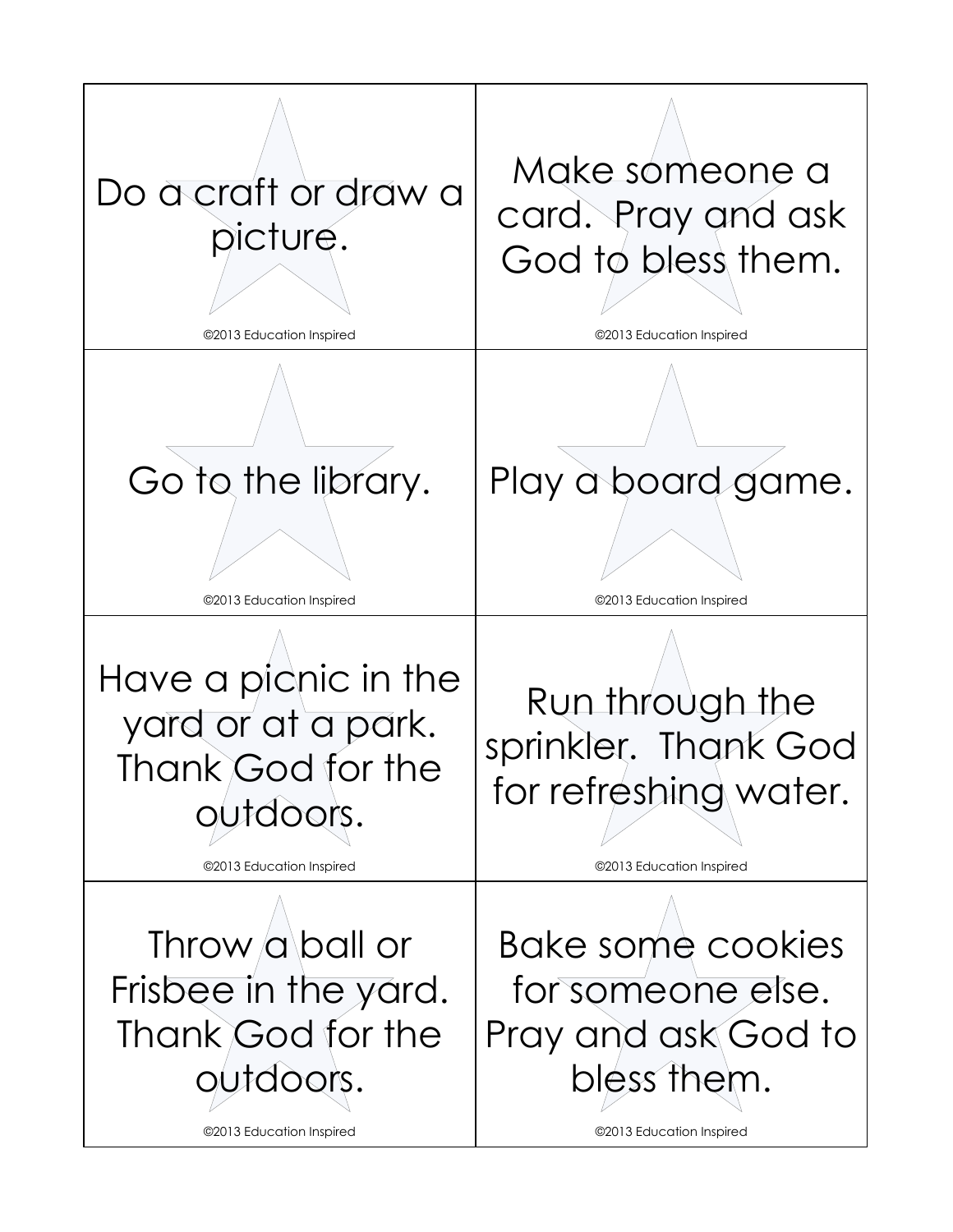![](_page_3_Picture_0.jpeg)